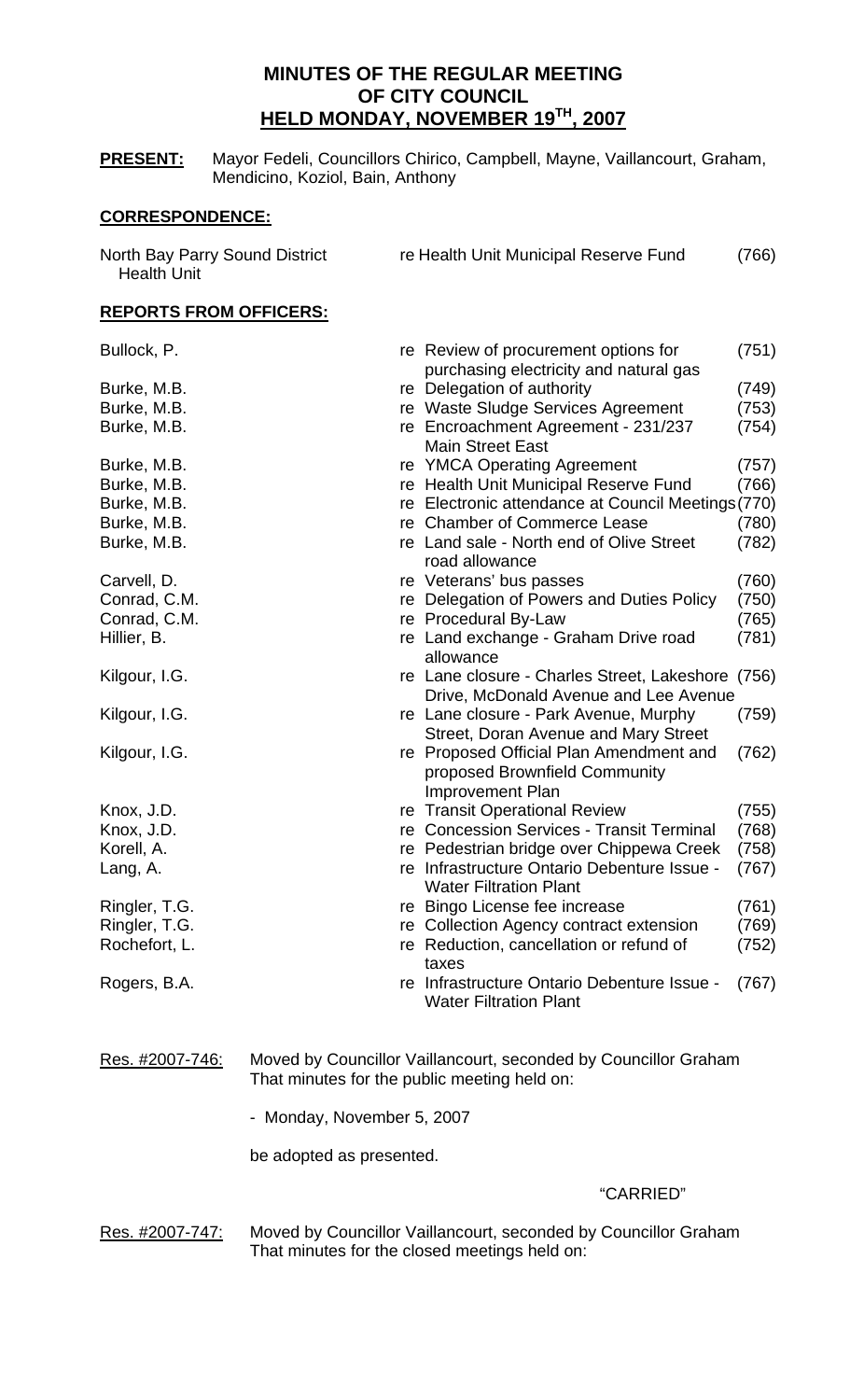- Monday, November 5, 2007
- Monday, November 12, 2007

be adopted as presented.

"CARRIED"

Res. #2007-748: Moved by Councillor Chirico, seconded by Councillor Vaillancourt That General Government Committee Report No. 2007-12 relating to:

- a Widdifield Colonization Road

be adopted as presented.

"CARRIED"

# **GENERAL GOVERNMENT COMMITTEE REPORT NO. 2007-12**

November 19, 2007

TO THE COUNCIL OF THE CORPORATION OF THE CITY OF NORTH BAY

Your Worship and Councillors:

The General Government Committee presents Report No. 2007-12 and recommends:

1. That Council advertise the proposed closure of a never maintained Widdifield Colonization Road being Pin #49126-0221.

All of which is respectfully submitted.

## ASSENT<u>S</u> DISSENTS CHIRICO CAMPBELL MAYNE VAILLANCOURT FEDELI

Res. #2007-749: Moved by Councillor Chirico, seconded by Councillor Campbell That Council delegate to the City Solicitor the ability to sign such documentation as may be reasonable required to give effect to resolutions previously passed by Council.

## "CARRIED"

Res. #2007-750: Moved by Councillor Chirico, seconded by Councillor Campbell That the City of North Bay adopt, by by-law, the Delegation of Powers and Duties Policy attached to Report No. CORP 2007-178.

## "CARRIED"

Res. #2007-751: Moved by Councillor Koziol, seconded by Councillor Mendicino That the Managing Director of Engineering, Environmental Services and Works and the Chief Financial Officer be authorized to develop cost management strategies to procure electricity and natural gas for City operations.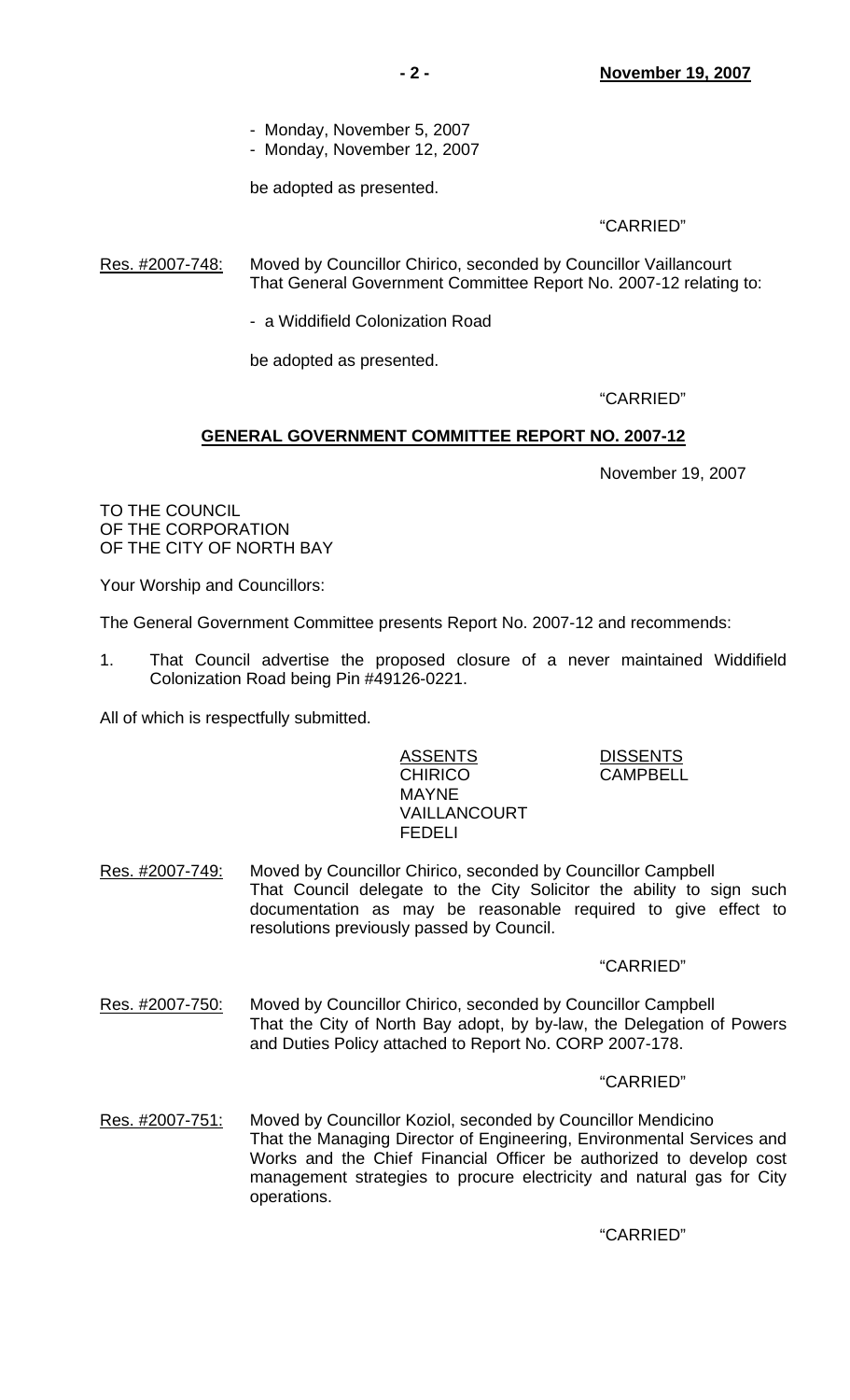| Res. #2007-752: | Moved by Councillor Chirico, seconded by Councillor Campbell          |
|-----------------|-----------------------------------------------------------------------|
|                 | That the tax appeal applications attached to CORP Report No. 2007-171 |
|                 | that have been returned with a positive recommendation from the       |
|                 | Municipal Property Assessment Corporation, be adjusted for the period |
|                 | set out on each application form and that the applicable taxes be     |
|                 | cancelled, reduced or refunded as authorized by Sections 357 & 358 of |
|                 | the Municipal Act, S.O. 2001, c.25.                                   |

## "CARRIED"

Res. #2007-753: Moved by Councillor Chirico, seconded by Councillor Campbell That Council authorize an Agreement with Ontario Realty Corporation on behalf of the Ministry of Public Infrastructure Renewal to allow for the disposal of waste sludge from the North Bay Psychiatric Hospital.

#### "CARRIED"

Res. #2007-754: Moved by Councillor Chirico, seconded by Councillor Campbell That Council authorize an Encroachment Agreement for Main East Holdings limited (Kendall Sinclair Finch, Chartered Accountants) at 231- 237 Main Street East.

# "CARRIED"

Res. #2007-755: Moved by Councillor Anthony, seconded by Councillor Bain That Report to Council CSBU 2007-106 be received by Council as information and the reference to a Transit Operational Review be removed from listing of Council items referred for a report.

#### "CARRIED"

Res. #2007-756: Moved by Councillor Campbell, seconded by Councillor Mayne

- That 1) the application by Hilre Investments Ltd. to close a laneway abutting Lots 142, 143, 170 & 171, Plan 83, be approved;
	- 2) the closure of the laneway be subject to the granting of any requirement easements; and
	- 3) the Chief Administrative Officer be authorized by Council to initiate normal closure procedures for the subject laneway.

#### "CARRIED"

Councillor Chirico declared a conflict of interest on the above matter and Hilre Investments is a client of his employer.

Res. #2007-757: Moved by Councillor Chirico, seconded by Councillor Campbell That Council authorize the Supplementary Lease to add the former Centennial Pool to the original 1967 Lease for 99 years to the North Bay and District YMCA for \$1.00.

#### "CARRIED"

Res. #2007-758: Moved by Councillor Koziol, seconded by Councillor Mendicino That D.J. Venasse Construction Limited be authorized by City Council to repair the pedestrian bridge over Chippewa Creek at Oak Street at a cost of \$50,000.00 and that the funding come out of Capital Budget Project Line No. 56, Bridge Rehabilitation.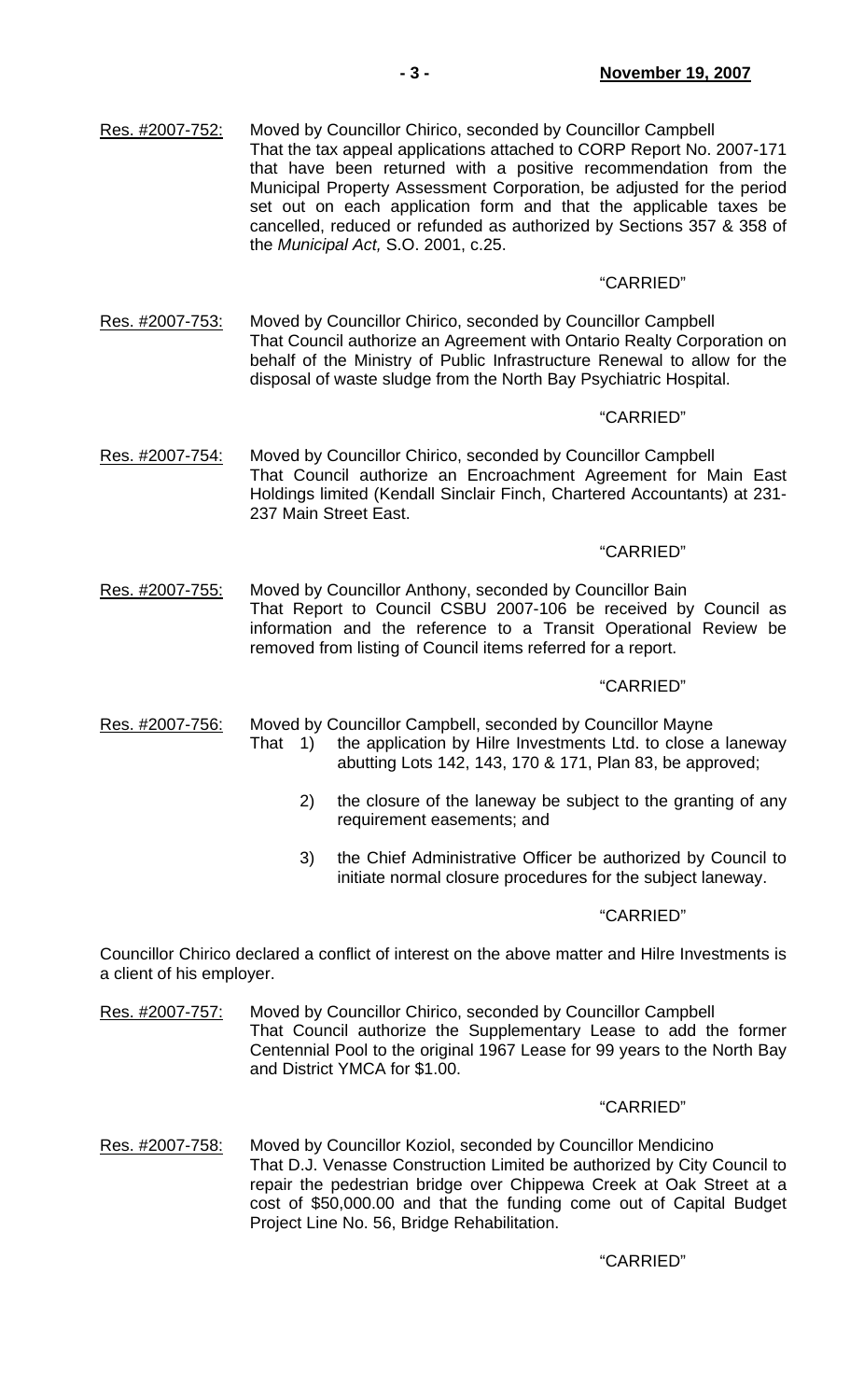Res. #2007-759: Moved by Councillor Chirico, seconded by Councillor Campbell

- That 1) the application by Ken & Mary Whitwell to close a laneway abutting Lots 484½, 485, 117 and Part 118, Plan M-177, be approved;
	- 2) the closure of the laneway be subject to the granting of any required easements; and
	- 3) the Chief Administrative Officer be authorized by Council to initiate normal closure procedures for the subject laneway.

## "CARRIED"

Res. #2007-760: Moved by Councillor Anthony, seconded by Councillor Bain That Council receive Report CSBU 2007-105 dated November 8, 2007 as information and recognizes ONTERA's sponsorship of Veteran Bus Passes.

## "CARRIED"

Res. #2007-761: Moved by Councillor Chirico, seconded by Councillor Campbell That the report from T.G. Ringler dated November 13, 2007 relating to Bingo Licensing fee increase be referred to the General Government Committee.

## "CARRIED"

- Res. #2007-762: Moved by Councillor Anthony, seconded by Councillor Bain That 1) Report No. CSBU 2007-107 from Ian Kilgour be referred to the Community Services Committee;
	- 2) the City Clerk schedule a Public Meeting for the review of the proposed Official Plan Amendment and proposed Brownfield Community Improvement Plan; and
	- 3) City Staff provide a supplemental Report to Council after the Public Meeting for their review and consideration.

## "CARRIED"

Res. #2007-763: Moved by Councillor Chirico, seconded by Councillor Campbell That accounts totaling \$10,019,650.08 for October 2007 be approved.

## "CARRIED"

Res. #2007-764: Moved by Councillor Campbell, seconded by Councillor Mayne That accounts for Royal Bank totaling \$1,454.08 for October 2007 be approved.

## "CARRIED"

Councillor Chirico declared a conflict of interest on the above matter as he is employed by the Royal Bank.

Res, #2007-765: Moved by Councillor Chirico, seconded by Councillor Campbell That Report to Council No. CORP 2007-172 regarding the updated Procedural By-Law be received and referred to the General Government Committee for a Public Meeting under the *Municipal Act.*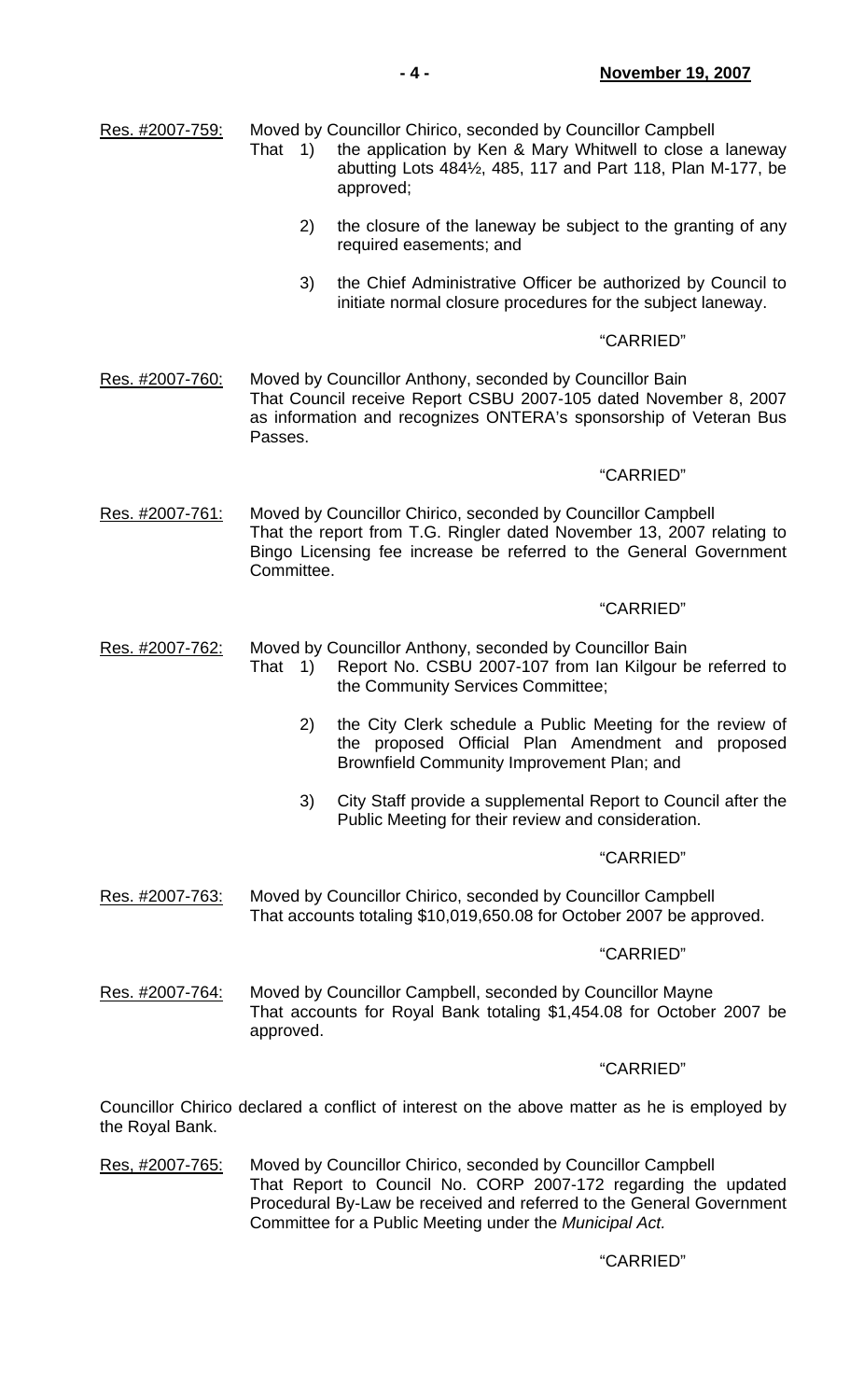Res. #2007-766: Moved by Councillor Chirico, seconded by Councillor Campbell

- That 1) Council approve a Memorandum of Agreement for a Municipal Reserve Fund for the North Bay Parry Sound District Health Unit, not to exceed 5% of the Health Unit's total annual operating budget for all Health Unit Programs; and
	- 2) Council authorize the Mayor and City Clerk to execute the Memorandum of Agreement for a Municipal Reserve Fund.

#### "CARRIED"

Res. #2007-767: Moved by Councillor Chirico, seconded by Councillor Campbell That By-Law No. 2007-223 authorizing the borrowing of serial debentures in the amount of \$9,000,000 for the North Bay Water Filtration Plant be presented for three (3) readings on December 3, 2007.

#### "CARRIED"

Res. #2007-768: Moved by Councillor Anthony, seconded by Councillor Bain That Council authorize revisions to the Agreement with Marco Concessions to provide concession services at the Transit Terminal.

### "CARRIED"

- Res. #2007-769: Moved by Councillor Chirico, seconded by Councillor Campbell
	- That 1) the Agreement with NCO Financial Services Inc. relating to collection services for defaulted Provincial Offences fines be extended for three (3) years; and
		- 2) the City of North Bay seek approval of the Ministry of the Attorney General to recover the Collection Agency costs associated with defaulted fines.

#### "CARRIED"

Res. #2007-770: Moved by Councillor Chirico, seconded by Councillor Campbell That as the *Municipal Act, 2001* does not allow Members of Council to attend Council Meetings by electronic means, the request by Maureen Boldt to attend Council Meetings by electronic conference be denied.

#### "CARRIED"

Record of Vote *(Upon Request of Councillor Koziol)*

- Yeas: Councillors Koziol, Vaillancourt, Mendicino, Mayne, Graham, Chirico, Campbell, Bain, Anthony, Mayor Fedeli
- Res. #2007-771: Moved by Councillor Chirico, seconded by Councillor Campbell That the following by-laws be read a first and second time:

 By-Law No. 2007-220 to authorize the Long-Term Water Metering Strategy Project.

 By-Law No. 2007-221 to execute an Agreement with The North Bay General Hospital relating to additional parking (Bourke Street Playground)

 By-Law No. 2007-222 to authorize the sale of lands no longer required for municipal purposes to Dimitrios Kolios (Champlain Street).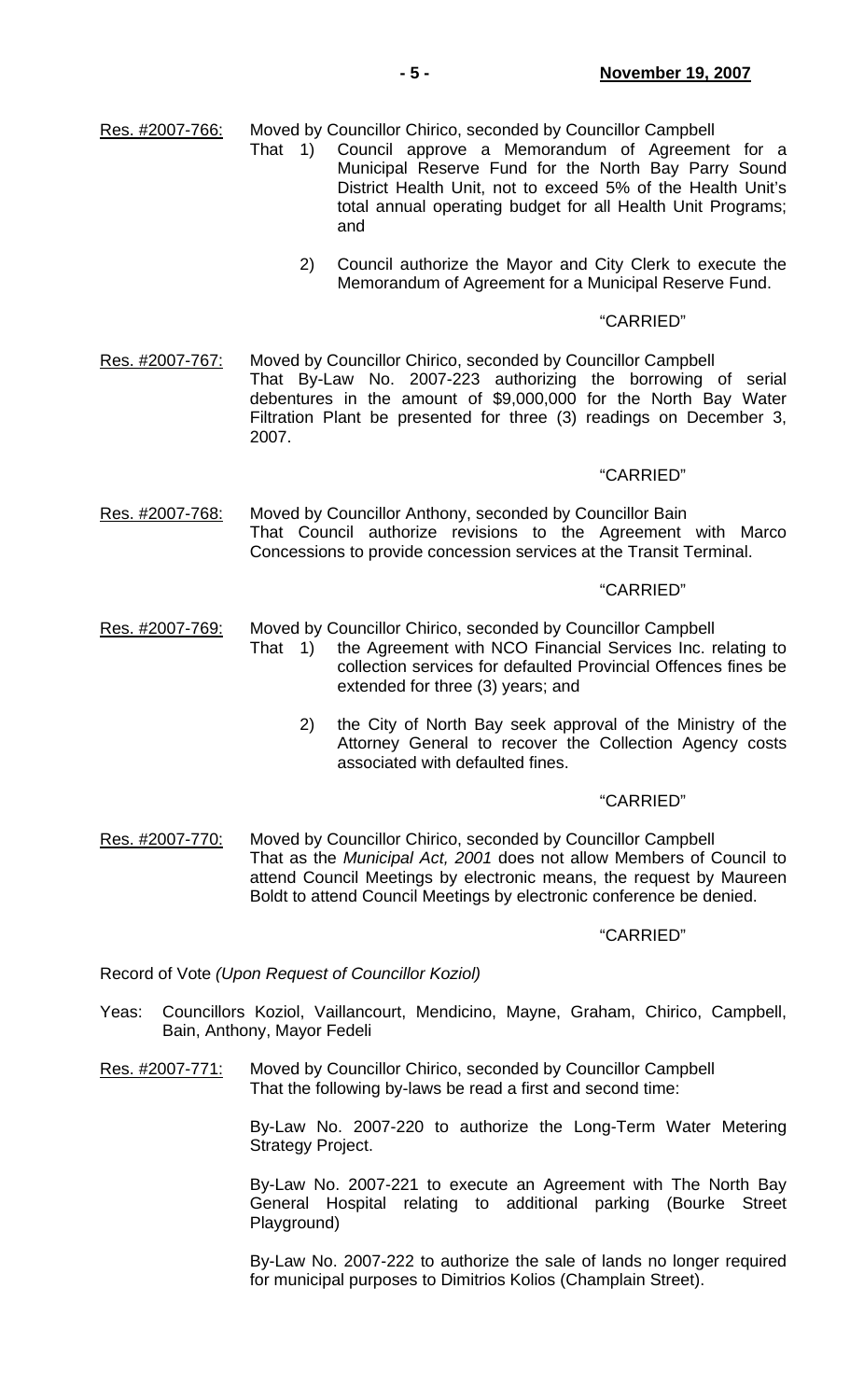By-Law No. 2007-226 to execute a Forbearance Agreement with the District of Nipissing Social Services Administration Board and The First National Financial GP Corporation relating to the provision of a Municipal Housing Facility at 280 Oakwood Avenue, North Bay.

#### "CARRIED"

Res. #2007-772: Moved by Councillor Chirico, seconded by Councillor Campbell That the following by-laws be read a third time and passed:

> By-Law No. 2007-220 to authorize the Long-Term Water Metering Strategy Project.

> By-Law No. 2007-221 to execute an Agreement with The North Bay General Hospital relating to additional parking (Bourke Street Playground)

> By-Law No. 2007-222 to authorize the sale of lands no longer required for municipal purposes to Dimitrios Kolios (Champlain Street).

> By-Law No. 2007-226 to execute a Forbearance Agreement with the District of Nipissing Social Services Administration Board and The First National Financial GP Corporation relating to the provision of a Municipal Housing Facility at 280 Oakwood Avenue, North Bay.

#### "CARRIED"

Res. #2007-773: Moved by Councillor Chirico, seconded by Councillor Campbell That the following by-law be read a first and second time:

> By-Law No. 2007-227 to execute an Agreement with the Ontario Realty Corporation relating to the disposal of waste sludge from the North Bay Psychiatric Hospital.

### "CARRIED"

Res. #2007-774: Moved by Councillor Chirico, seconded by Councillor Campbell That the following by-law be read a third time and passed:

> By-Law No. 2007-227 to execute an Agreement with the Ontario Realty Corporation relating to the disposal of waste sludge from the North Bay Psychiatric Hospital.

#### "CARRIED"

Res. #2007-775: Moved by Councillor Koziol, seconded by Councillor Mendicino That the following by-law be read a first and second time:

> By-Law No. 2007-225 to execute an Agreement with Energy Advantage Inc. relating to a Corporate Green Plan.

#### "CARRIED"

Res. #2007-776: Moved by Councillor Koziol, seconded by Councillor Mendicino That the following by-law be read a third time and passed:

> By-Law No. 2007-225 to execute an Agreement with Energy Advantage Inc. relating to a Corporate Green Plan.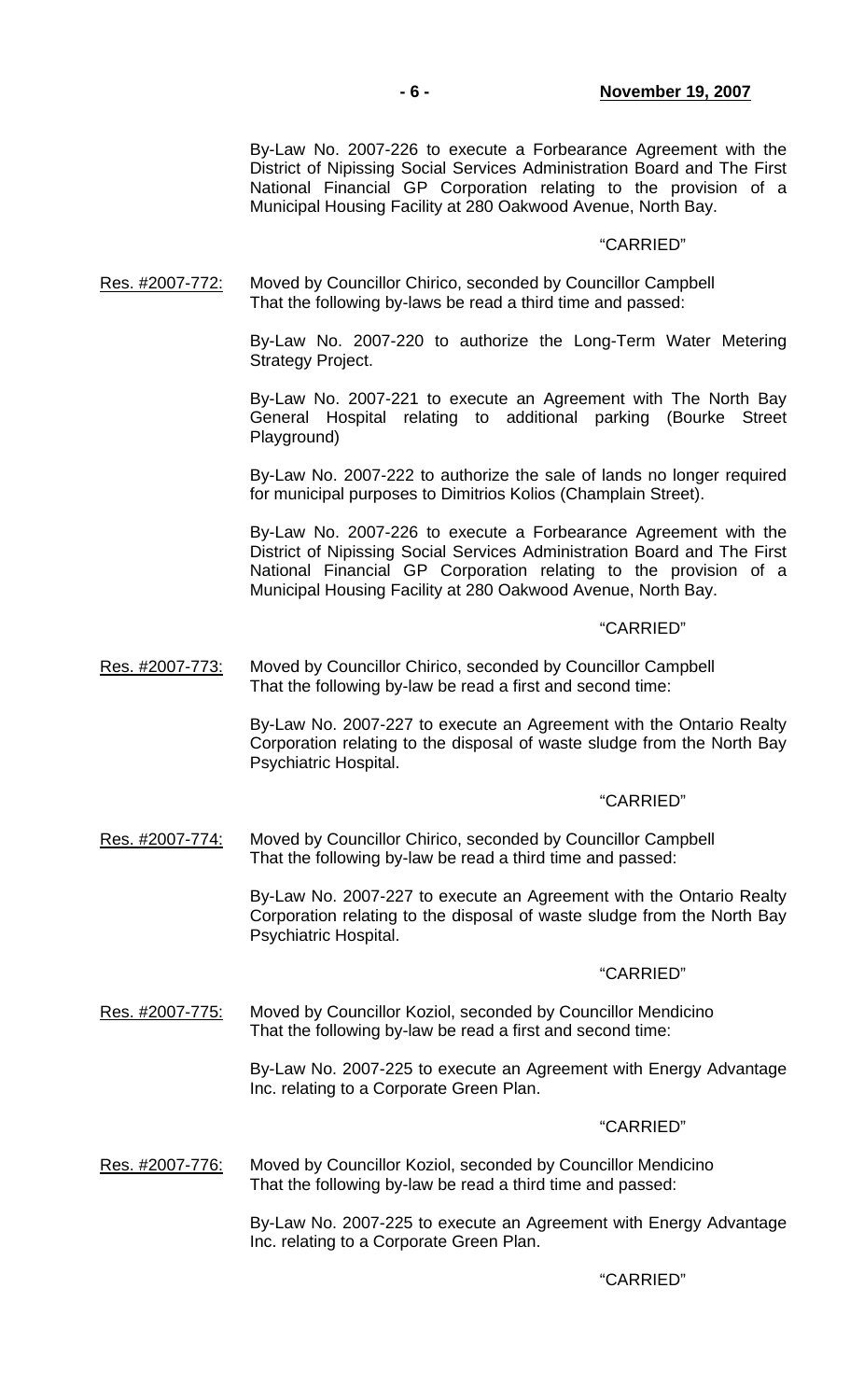Res. #2007-777a: Moved by Councillor Anthony, seconded by Councillor Mendicino

- That 1) the City of North Bay seek volunteer board members to again run the free, family oriented "Summer in the Park" event on the August long weekend (Aug  $2^{nd}$  &  $3^{rd}$ ), 2008;
	- 2) the previous Committee Chair, Mr. Derek Shogren be welcomed back to again head the Committee; and
	- 3) staff report to Council on any contact from private/ commercial parties who have shown an interest in running concerts or other forms of entertainment on City-owned waterfront land during the Civic Holiday Long Weekend.

## "CARRIED"

- Res. #2007-777b: Moved by Councillor Bain, seconded by Councillor Koziol That the motion by Councillor Anthony relating to the 2008 "Summer in the Park" event be amended to add:
	- 4) If no private/commercial party comes forward by January 5, 2008, that the Committee consider the opportunity to have nightly entertainment on the Friday and Saturday nights.

# "LOST"

Res. #2007-778: Moved by Councillor Chirico, seconded by Councilor Campbell That Council adjourn in-camera at 8:13 p.m. to discuss Items #23, 24 and 25, being proposed or pending acquisitions or disposals of land by the municipality or local board.

## "CARRIED"

Res. #2007-779: Moved by Councillor Chirico, seconded by Councillor Campbell That Council reconvene at 8:30 p.m.

## "CARRIED"

Res. #2007-780: Moved by Councillor Chirico, seconded by Councillor Campbell That the existing Chamber of Commerce Lease be renewed for a further period of ten (10) years.

## "CARRIED"

Res. #2007-781: Moved by Councillor Chirico, seconded by Councillor Campbell

- That 1) the 0.53 acres of an unopened portion of Graham Drive, as described as Item #1 on Schedule C to Report to Council No. CSBU 2007-109 be transferred to Feldcamp Investments Limited, at no cost providing that:
	- a) the City is not responsible for the condition of the property;
	- b) Feldcamp Investments Limited agrees to provide a satisfactory Record of Site Condition on the City Lands and accepts all liability and costs associated with the clean up of the property and remediates the property within a 12 month period, commencing on the date of transfer;